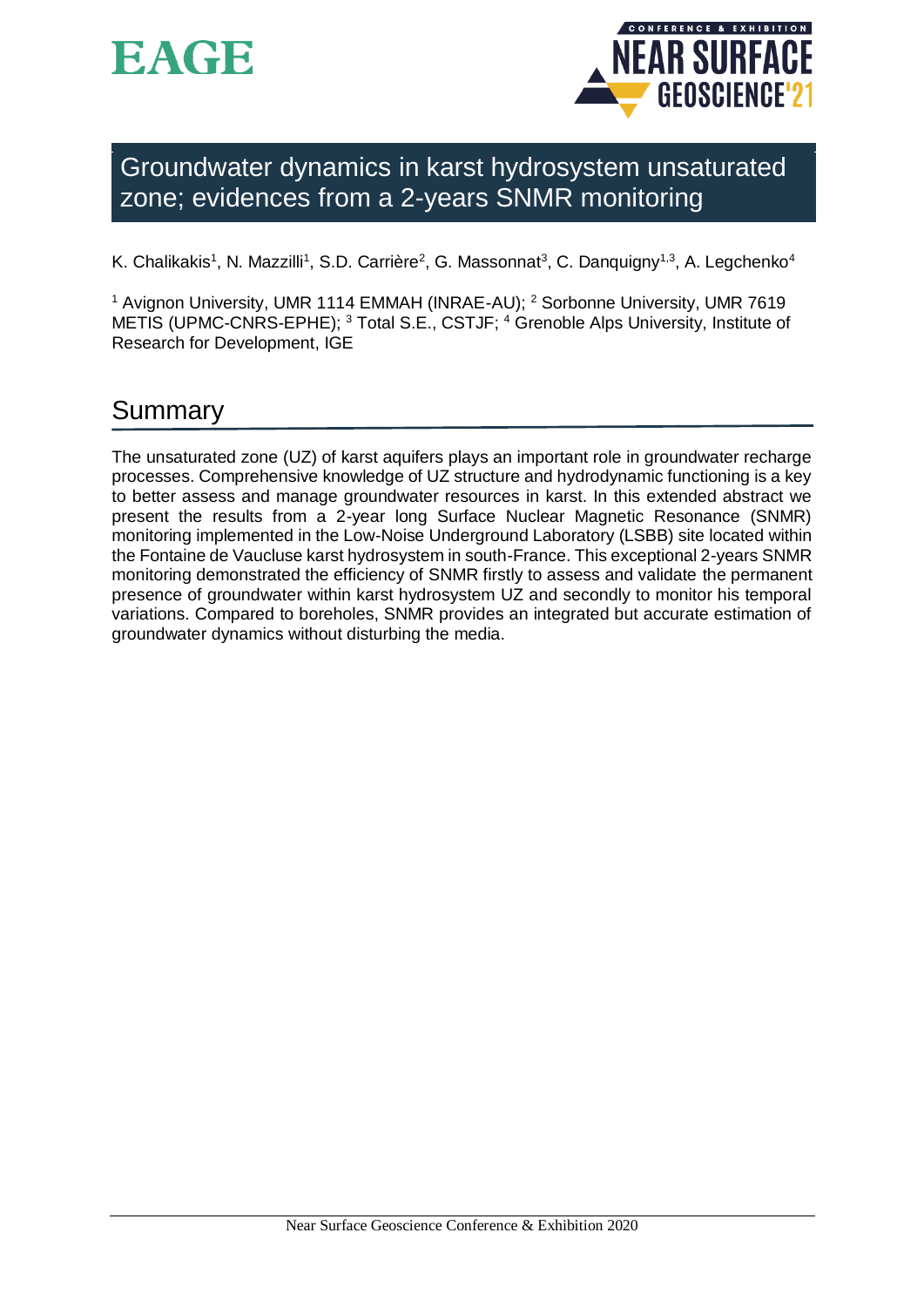

# **Groundwater dynamics in karst hydrosystem unsaturated zone; evidences from a 2-years Surface Nuclear Magnetic Resonance monitoring**

# **Introduction**

Karst hydrosystems contain more than 25% of the wolrd's water resources [e.g. Chen et al., 2017]. The structural and functioning complexity that govern karst environments are limiting their groundwater resources sustainable exploitation and management. The context of climate change gives rise to an additional stress on the groundwater resources combining intense exploitation, water scarcity and rainfall unequal temporal and spatial distribution over the catchment area [e.g. Bakalowicz, 2005]. Unsaturated zone (UZ) is playing an important role in karst hydrosystems recharge processes [e.g. Emblanch et al., 2003]. Investigating its structure and hydrodynamic functioning is a very challenging task that needs interdisciplinary approaches but it is also a key to better assess and manage groundwater resources. Hydrogeophysics can provide suitable characterization of karst UZ but applicability and efficiency methods remain site and target related [e.g. Chalikakis et al., 2011].

In this extended abstract we present the results from a 2-year long Surface Nuclear Magnetic Resonance (SNMR) monitoring implemented in the Low-Noise Underground Laboratory (LSBB) site located within the Fontaine de Vaucluse karst hydrosystem in south-France. Compared to other geophysical methods SNMR is directly related to groundwater content which makes it particularly well suited for hydrogeological studies [e.g. Mazzilli et al., 2020; Vouillamoz et al., 2003]. The aim of this one of the kind, in karst media, SNMR monitoring was to evaluate the adequacy and the efficiency of the method to assess groundwater stocks and recharge dynamics of karst hydrosystem UZ. The presented results are part of the INTERWELLS4D research project in karst media who benefits collaboration between three French Universities (Avignon, Grenoble and Pau) and Total S.E. During this project, we combined hydrogeological, hydrochemical and isotopic measurements accessed by the artificial tunnel within the karst media and three boreholes implemented at the surface with hydrogeophysical surface-based measurements and boreholes logging. The INTERWELLS4D research project was a part of a larger research project, the ALBION R&D project (https://www.ep.total.com/en/expertise/reservoir/albiondynamic-analogues-heart-carbonate-reservoirs-southeastern-france). In this extended abstract we are focused on this unique SNMR monitoring results compared to rainfall and boreholes hydrodynamic observations.

# **SNMR method**

The SNMR method is based on the resonance behaviour of the magnetic moments of protons from the groundwater molecule. Thus, SNMR is the only ground-based geophysical method that can obtain a signal related to groundwater [Legchenko et al., 2002]. The moments of protons are excited with an electromagnetic field at a specific frequency (the Larmor frequency) produced by a surface loop. After the energizing pulse is cut off, protons emit back an electromagnetic field at the same frequency. The use of this specific frequency ensures selective sensitivity of the method to groundwater. The depth of investigation depends on the intensity and duration of the injected pulse. The amplitude of the signal is proportional to the number of hydrogen nuclei of water molecules that generate the signal, and the decay of the signal is linked to the mean distance between a water molecule and the pore wall. The MRS signal has very low amplitude of the order of tens of nanovolts (nV) and may be easily disturbed by the presence of both anthropogenic and natural electromagnetic noise. The Larmor frequency is directly proportional to the magnitude of the geomagnetic field and varies between 800 and 2800 Hz around the world. It can also vary with time at the same site. Comprehensive explanations of the method can be found abundantly in the scientific literature [e.g. Legchenko, 2013]

## **Experimental site**

The experimental site of Buissonnière is located in southern France within the Fontaine de Vaucluse (FdV) karst hydrosystem (Figure 1A and B). With a recharge area of  $1162 \text{ km}^2$  the FdV hydrosystem with cretaceous limestones is one of the largest karst aquifer in Europe. The Buissonnière test site is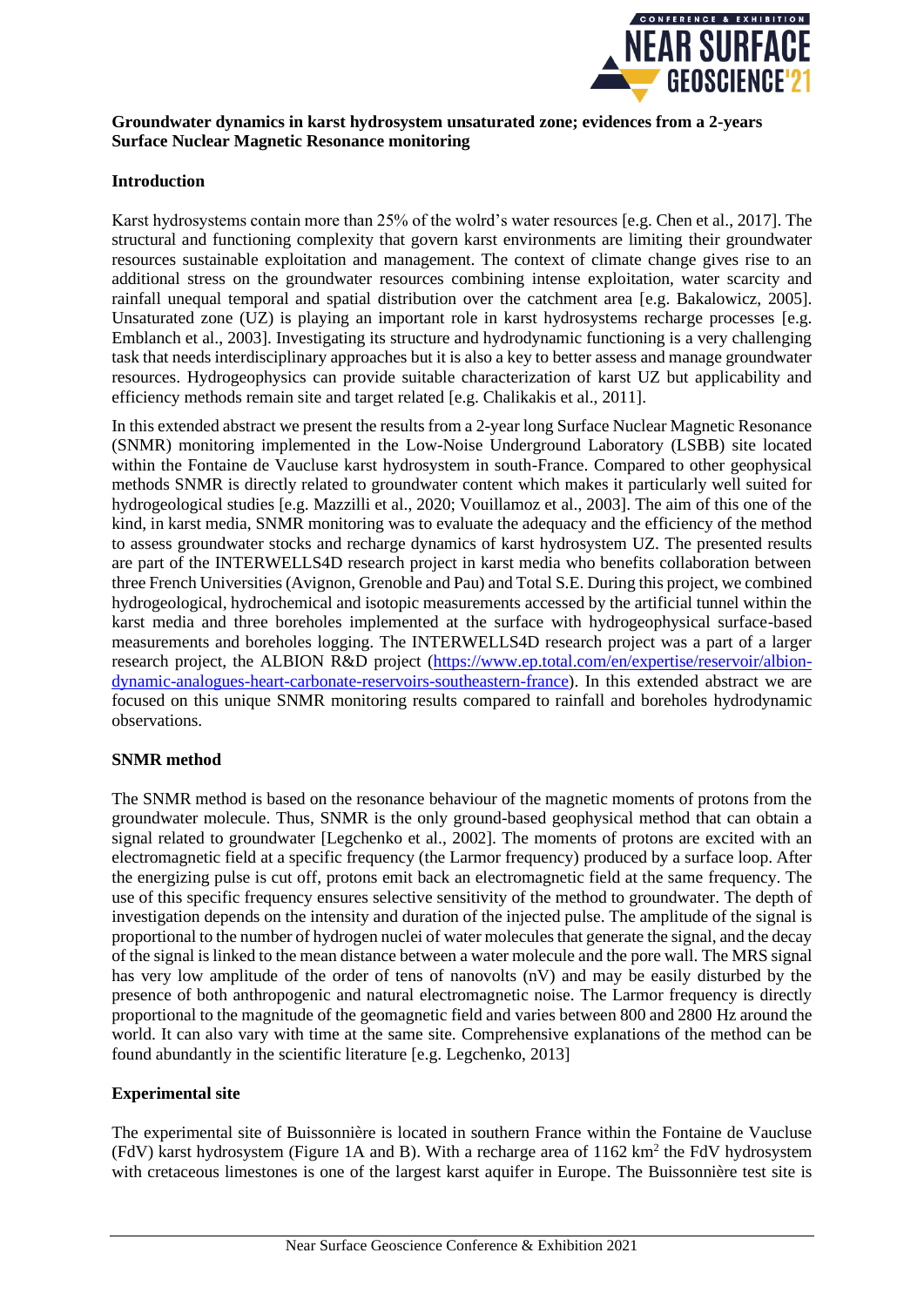

located at an altitude of 530 a.s.l. in the southern part of FdV hydrosystem and is a part of the Low Background Noise Underground Research Laboratory (LSBB) of Rustrel, which is a ground- and underground-based facility for interdisciplinary research, development and innovation (www.lsbb.eu). The Fontaine de Vaucluse/LSBB observation site is part of OZCAR Critical Zone network (https://www.ozcar-ri.org/fr/ozcar-3/), the H+ observatory network (http://hplus.ore.fr/en/), and KARST observatory network (http://sokarst.org/).

The mean thickness of the UZ in the FdV karst hydrosystem is about 800 m. Due to thickness and lithology, the UZ plays an important hydrological role as a buffer stock of water [e.g. Carriere et al., 2016; Emblanch et al., 2003]. The LSBB tunnel crosses the Buissonnière test site at a depth of 33 m below the ground surface (Figure 1C). The site is covered by typical Mediterranean forest and is a good example of the surface conditions found in the FdV hydrosystem. There is no major karstification features (i.e. cave, sinkhole) or major tectonic accident (i.e. fault). A permanent flow called "*point D*" is located within the UZ below the site and was monitored since 2003. Locally, the general saturated zone is located at more than 300 m below the experimental site (Figure 1C). Three boreholes of 50 m depth and 18 m distance in between (Figure 1D) were implemented in 2015 following the hypotheses developed by Carriere et al., 2016, assuming the presence of water buried layers within the UZ. These boreholes are monitored and a static water level was observed uninterruptedly until today.



*Figure 1 Location of (A) test site in France; (B) in the Fontaine de Vaucluse karst hydrosystem; (C) schematic cross-section across LSBB; (D) overview of the respective locations of the LSBB tunnel, the three boreholes and the SNMR loop [Mazzilli et al., 2020, modified]*

## **SNMR field constraints and setup**

The first SNMR tests at the Buissonnière site [Carriere et al., 2016] demonstrated temporal SNMR signal distribution also as very variable ambient electromagnetic noise conditions that can seriously disturb SNMR measurements. For the 2-years SNMR monitoring a coincident transmitting/receiving eight-square loop, composed of two squares with 40 m sides, was used (Figure 1D). The eight-square shape was selected to achieve the best signal to noise ratio (S/N). The location and the loop choice was guided by the previous geological and hydrogeological findings, the ambient electromagnetic noise conditions and finally the targeted signal to noise ratio.

Due to the surface conditions (i.e. dense forest) and in order to avoid any positioning error the SNMR loop was permanently placed and protected in the ground to ensure conservation of the same investigated underground volume. The mean duration of each SNMR sounding was approximately 8 to 10 hours. From September 2018 to November 2020 a total of 35 SNMR soundings were conducted using NUMIS<sup>POLY</sup> equipment from IRIS Instruments. 29 of these SNMR soundings were selected according to the monitoring quality requirements. Each sounding thereafter was post-processed (15 Hz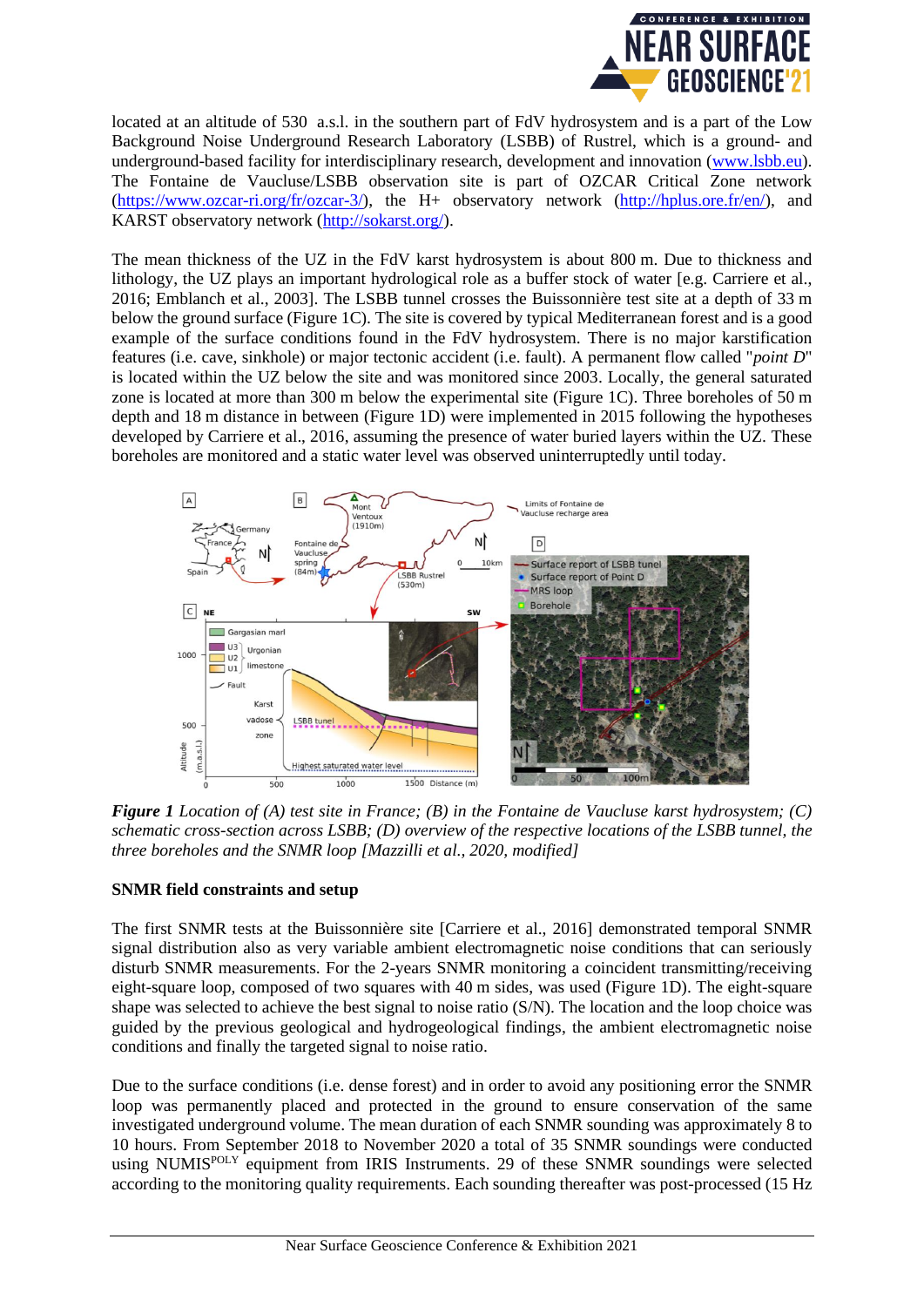

band-pass filter and 50 Hz notch filter) and inverted using Samovar v.12.1 software package developed by A. Legchenko (IRD-IGE).

#### **Results and discussions**

The evolution of the SNMR signal amplitude during the 2-years monitoring is presented in Figure 2. This evolution corresponds to the temporal variability of the karst UZ groundwater content for the investigated volume.



*Figure 2 SNMR signal amplitude as a function of the energizing pulse for all soundings.*

For consistency reasons we present (Figure 3) a comparison of a. the hydrodynamic monitoring of the three observation boreholes within the karst UZ, b. the rainfall (monthly and daily measurements) and c. the variations of the SNMR water column. As for most geophysical methods, SNMR has the inherent problem of equivalence solutions after inversion. Indeed, water layers that have equal water volumes (product of water content per layer thickness) can yield equivalent SNMR responses. Therefore, we used the SNMR water column that corresponds to the entire water quantity "seen" by SNMR from the surface to a certain depth in accordance to measurements uncertainties and resolution. In our case, the SNMR water column is calculated from 0 to 30 m. In Figure 3, we represent the relative variations (in mm) of the SNMR water column compared to its lowest value.

Rainfall behaviour is typical Mediterranean with hot dry summers and intense, but short in duration, rain events, mainly in autumn. At the actual stage, and due to the lack of several parameters, effective rain cannot be accurately estimated. According to groundwater level monitoring, the three boreholes present the same general hydrodynamic behaviour. Indeed, during the SNMR monitoring, two recharge periods (asynchronous to the rain) are observed followed by two long discharge cycles. However, the eastern borehole (BFE) reacts immediately to the rain episodes probably due to direct infiltration through the sealing or some epidermic lateral water movements. The 4 m altitude difference between the southern borehole (BFS) and the other two is linked to the slope of the site.

SNMR water column also varies with time. We noticed the same form observed in the hydrodynamic monitoring of the boreholes. However, the discharge dynamics of the second period (2020) in SNMR seems more important than the one observed by the boreholes. In Mazzilli et al. (2020), we noticed that during an intense rainy event (autumn 2018), followed with temporally dense SNMR measurements, the infiltrated water caused increased SNMR signal during 5 days after the event. A significant draining process of the medium started 15 days after the rain. After 42 days, the SNMR signal returned close to the initial state. This dynamic it was not observed in the boreholes. Finally, the SNMR estimated water column is higher than the amount of rain that is certainly related to lateral groundwater movement.